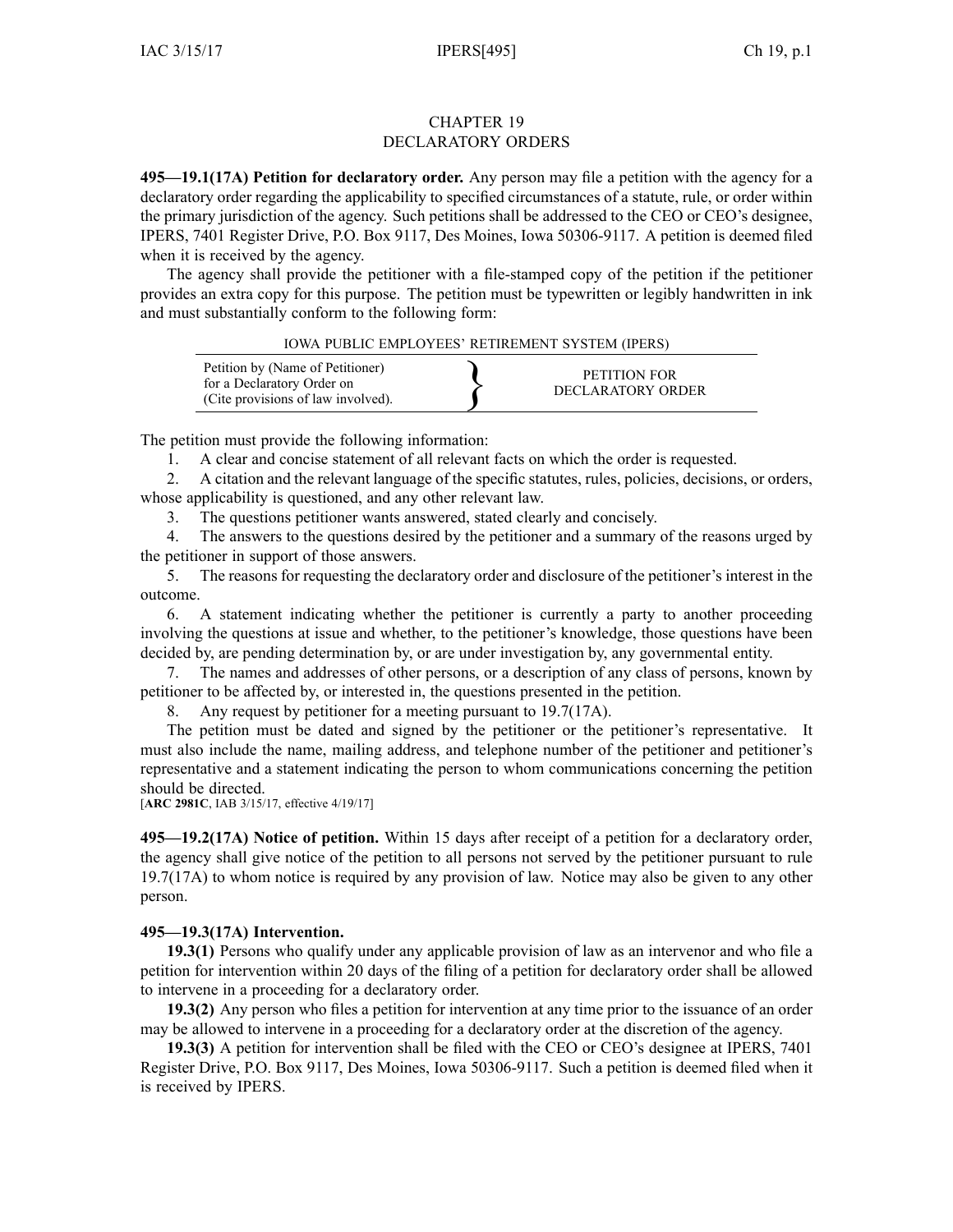The agency will provide the petitioner with <sup>a</sup> file-stamped copy of the petition for intervention if the petitioner provides an extra copy for this purpose. A petition for intervention must be typewritten or legibly handwritten in ink and must substantially conform to the following form:

IOWA PUBLIC EMPLOYEES' RETIREMENT SYSTEM (IPERS)

| Petition by (Name of Original Petitioner)<br>for a Declaratory Order on<br>(Cite provisions of law in original petition). | PETITION FOR<br><b>INTERVENTION</b> |
|---------------------------------------------------------------------------------------------------------------------------|-------------------------------------|
|---------------------------------------------------------------------------------------------------------------------------|-------------------------------------|

The petition for intervention must provide the following information:

1. Facts supporting the intervenor's standing and qualifications for intervention.

2. The answers urged by the intervenor to the question or questions presented in the original petition for declaratory order, and <sup>a</sup> summary of the reasons urged in suppor<sup>t</sup> of those answers.

3. Reasons for requesting intervention and disclosure of the intervenor's interest in the outcome.

4. A statement indicating whether the intervenor is currently <sup>a</sup> party to any proceeding involving the questions at issue and whether, to the intervenor's knowledge, those questions have been decided by, are pending determination by, or are under investigation by, any governmental entity.

5. The names and addresses of any additional persons, or <sup>a</sup> description of any additional class of persons, known by the intervenor to be affected by, or interested in, the questions presented.

6. Whether the intervenor consents to be bound by the determination of the matters presented in the declaratory order proceeding.

The petition must be dated and signed by the intervenor or the intervenor's representative. It must also include the name, mailing address, and telephone number of the intervenor and intervenor's representative, and <sup>a</sup> statement indicating the person to whom communications should be directed. [**ARC [2981C](https://www.legis.iowa.gov/docs/aco/arc/2981C.pdf)**, IAB 3/15/17, effective 4/19/17]

**495—19.4(17A) Briefs.** The petitioner or any intervenor may file <sup>a</sup> brief in suppor<sup>t</sup> of the position urged. The agency may reques<sup>t</sup> <sup>a</sup> brief from the petitioner, any intervenor, or any other person concerning the questions raised.

**495—19.5(17A) Inquiries.** Inquiries concerning the status of <sup>a</sup> declaratory order proceeding may be made to the CEO or CEO's designee, IPERS, 7401 Register Drive, P.O. Box 9117, Des Moines, Iowa 50306-9117.

[**ARC [2981C](https://www.legis.iowa.gov/docs/aco/arc/2981C.pdf)**, IAB 3/15/17, effective 4/19/17]

#### **495—19.6(17A) Service and filing of petitions and other papers.**

**19.6(1)** *When service required.* Except where otherwise provided by law, every petition for declaratory order, petition for intervention, brief, or other paper filed in <sup>a</sup> proceeding for <sup>a</sup> declaratory order shall be served upon each of the parties of record to the proceeding, and on all other persons identified in the petition for declaratory order or petition for intervention as affected by or interested in the questions presented, simultaneously with their filing. The party filing <sup>a</sup> document is responsible for service on all parties and other affected or interested persons.

**19.6(2)** *When filing required.* Petitions for declaratory orders, petitions for intervention, briefs, or other papers in <sup>a</sup> proceeding for <sup>a</sup> declaratory order shall be filed with the CEO or CEO's designee, IPERS, 7401 Register Drive, P.O. Box 9117, Des Moines, Iowa 50306-9117. All petitions, briefs, or other papers that are required to be served upon <sup>a</sup> party shall be filed simultaneously with the agency.

**19.6(3)** *Method of service.* Method of service, time of filing, and proof of mailing shall be as provided by uniform rule on contested cases [495—26.13\(17A\)](https://www.legis.iowa.gov/docs/iac/rule/495.26.13.pdf). [**ARC [2981C](https://www.legis.iowa.gov/docs/aco/arc/2981C.pdf)**, IAB 3/15/17, effective 4/19/17]

**495—19.7(17A) Informal meeting.** The agency may schedule <sup>a</sup> brief and informal meeting between the original petitioner, all intervenors, and the agency, <sup>a</sup> member of the agency, or <sup>a</sup> member of the staff of the agency to discuss the questions raised. The agency may solicit comments from any person on the questions raised. Also, comments on the questions raised may be submitted to the agency by any person.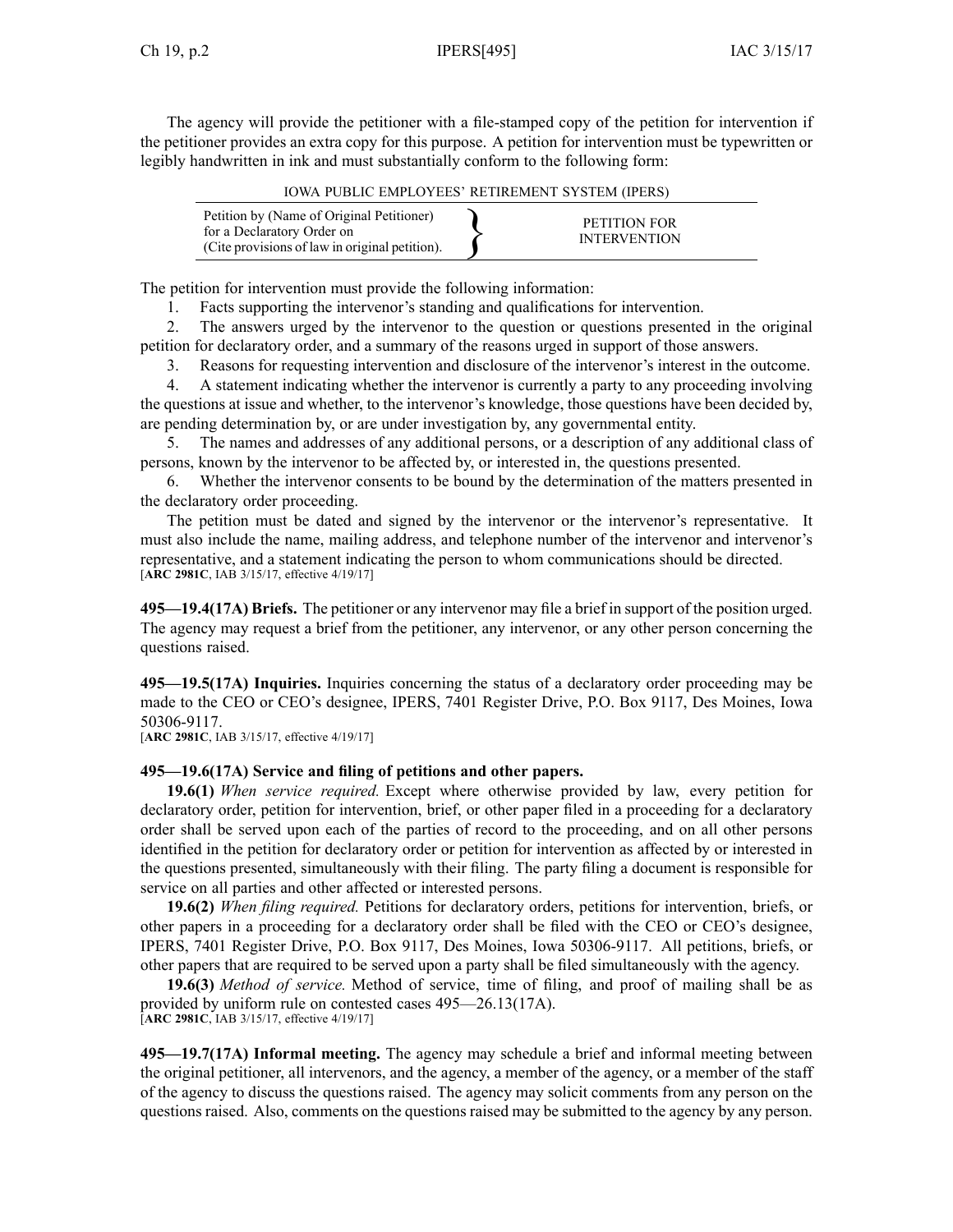## **495—19.8(17A) Action on petition.**

**19.8(1)** Within 30 days after receipt of <sup>a</sup> petition for <sup>a</sup> declaratory order, the CEO or CEO's designee shall take action on the petition pursuan<sup>t</sup> to Iowa Code section [17A.9\(5\)](https://www.legis.iowa.gov/docs/ico/section/17A.9.pdf).

**19.8(2)** The date of issuance of an order or of <sup>a</sup> refusal to issue an order shall be the date of mailing of <sup>a</sup> decision or order, or the date of delivery if service is by other means, unless another date is specified in the order.

[**ARC [2981C](https://www.legis.iowa.gov/docs/aco/arc/2981C.pdf)**, IAB 3/15/17, effective 4/19/17]

# **495—19.9(17A) Refusal to issue order.**

**19.9(1)** The agency shall not issue <sup>a</sup> declaratory order where prohibited by Iowa Code section [17A.9\(1\)](https://www.legis.iowa.gov/docs/ico/section/17A.9.pdf). The agency may refuse to issue <sup>a</sup> declaratory order on some or all questions raised for the following reasons:

*a.* The petition does not substantially comply with the required form.

*b.* The petition does not contain facts sufficient to demonstrate that the petitioner will be aggrieved or adversely affected by the failure of the agency to issue an order.

*c.* The agency does not have jurisdiction over the questions presented in the petition.

*d.* The questions presented by the petition are also presented in <sup>a</sup> current rule making, contested case, or other agency or judicial proceeding, that may definitively resolve them.

*e.* The questions presented by the petition would more properly be resolved in <sup>a</sup> different type of proceeding or by another body with jurisdiction over the matter.

*f.* The facts or questions presented in the petition are unclear, overbroad, insufficient, or otherwise inappropriate as <sup>a</sup> basis upon which to issue an order.

*g.* There is no need to issue an order because the questions raised in the petition have been settled due to <sup>a</sup> change in circumstances.

*h.* The petition is not based upon facts calculated to aid in the planning of future conduct but is, instead, based solely upon prior conduct in an effort to establish the effect of that conduct or to challenge an agency decision already made.

*i.* The petition requests a declaratory order that would necessarily determine the legal rights, duties, or responsibilities of other persons who have not joined in the petition, intervened separately, or filed <sup>a</sup> similar petition and whose position on the questions presented may fairly be presumed to be adverse to that of petitioner.

*j.* The petitioner requests the agency to determine whether any of the conditions under Iowa Code section [17A.19\(8\)](https://www.legis.iowa.gov/docs/ico/section/17A.19.pdf), incorporated by this reference, have been met.

- *k.* The agency will not issue declaratory orders on the following:
- (1) The presen<sup>t</sup> value of IPERS retirement monthly benefits;
- (2) Actuarial assumptions used or proposed to be used by the agency;
- (3) The impact of proposed legislation;
- (4) Issues which require the disclosure of confidential information; and
- (5) Any matter under appeal or in litigation.

**19.9(2)** A refusal to issue <sup>a</sup> declaratory order must indicate the specific grounds for the refusal and constitutes final agency action on the petition.

**19.9(3)** Refusal to issue <sup>a</sup> declaratory order pursuan<sup>t</sup> to this provision does not preclude the filing of <sup>a</sup> new petition that seeks to eliminate the grounds for the refusal to issue an order. [**ARC [2981C](https://www.legis.iowa.gov/docs/aco/arc/2981C.pdf)**, IAB 3/15/17, effective 4/19/17]

**495—19.10(17A) Contents of declaratory order—effective date.** In addition to the order itself, <sup>a</sup> declaratory order must contain the date of its issuance; the name of petitioner and all intervenors; the specific statutes, rules, policies, decisions, or orders involved; the particular facts upon which it is based; and the reasons for its conclusion.

A declaratory order is effective on the date of issuance.

**495—19.11(17A) Copies of orders.** Copies of all ordersissued in response to <sup>a</sup> petition for <sup>a</sup> declaratory order shall be mailed promptly to the original petitioner and all intervenors.